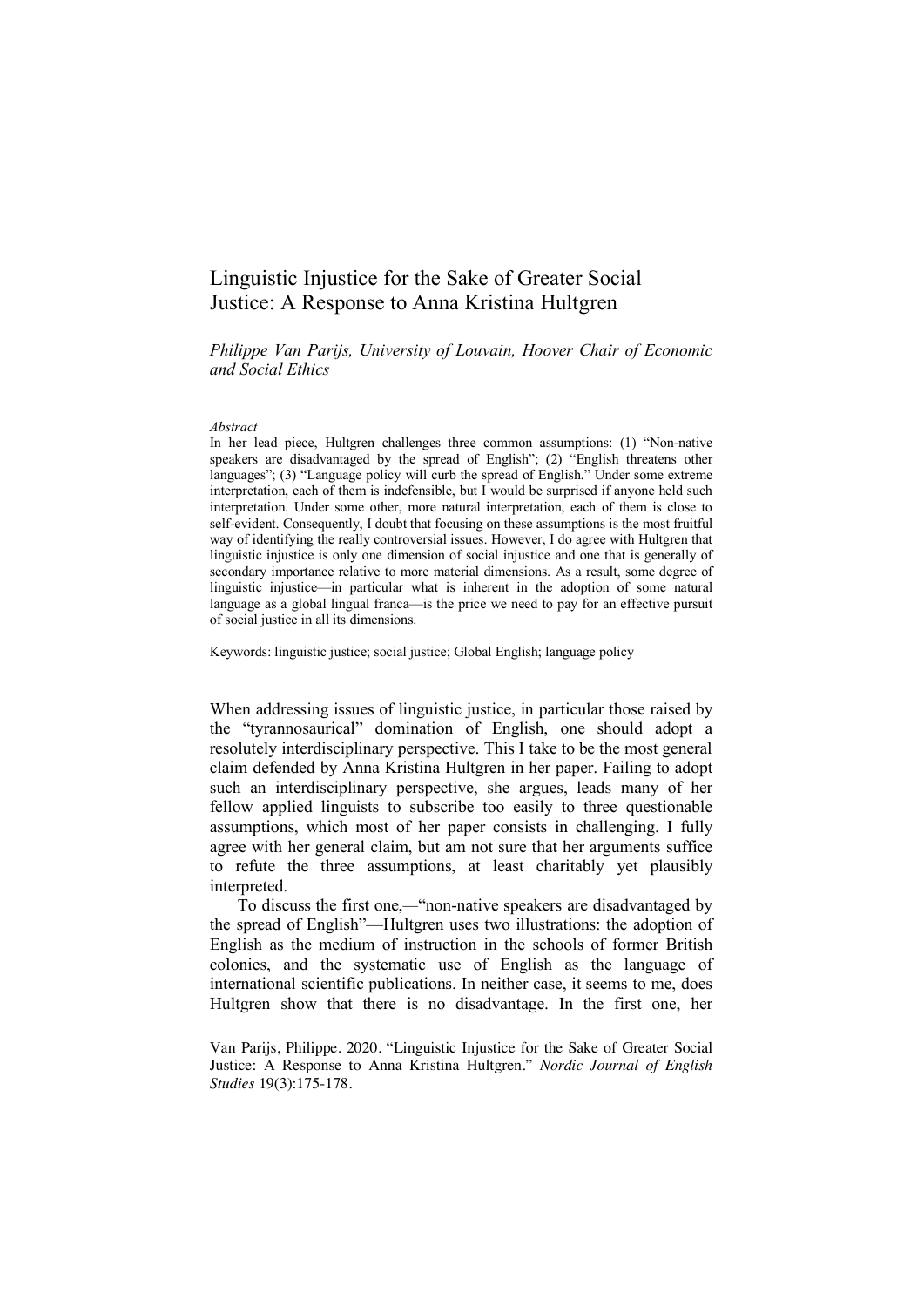## 176 *Philippe Van Parijs*

argument supports only the more modest claim that educational achievement "can in all likelihood not be assigned to a single factor such as medium of instruction". And as regards the unequal ability to publish in international journals, she convincingly argues that "economic factors are more important than linguistic ones in explaining these inequalities." These far weaker claims, I take it, are pretty uncontroversial but they are consistent with Hultgren's Assumption 1.

Secondly, Hultgren challenges the assumption that "English threatens other languages." She does so by relativizing the threat presented by borrowing. Not only is the magnitude of it, at least in the case of Danish, pretty insignificant. But it can also be regarded as a form of "domain gain" rather than domain loss, since it makes a language fit for talking about new objects and phenomena created by technical change. However, I presume that she would not deny that there may be some cases in which communication in the home language in some domain is so perforated by lexical borrowings that switching frankly to the language from which one is borrowing is likely to happen soon or later. Nor would she deny, it seems to me, that, whether or not accompanied by borrowing, domain loss may be such, for some languages, that the very existence of the borrowing language can be threatened, whether by English or by other locally dominant languages. Hultgren's position, as I understand it, is that a repressive language police aimed at preserving the purity of a language is futile, but not the concern for the rights of minority language speakers: "there is a lot of work still to do in granting marginalised groups the cultural, political and linguistic rights that are enjoyed by more powerful groups." Since linguistic rights feature in this list, it must mean that "weaker" languages sometimes need protection against the threat presented by more "powerful" ones, including English. This amounts to conceding that Assumption 2 may hold, after all, in some circumstances.

Thirdly and finally, Hultgren challenges the assumption that "language policy will curb the spread of English." She argues*—*quite convincingly in my view*—* that the spreading of English in higher education was not the intended consequence of any explicit linguistic policy, but rather the side-effect of policies that had altogether different objectives. The root causes of this striking linguistic trend lie in such factors as the way in which researchers' publications are assessed, the importance attached to internationalization in university rankings and the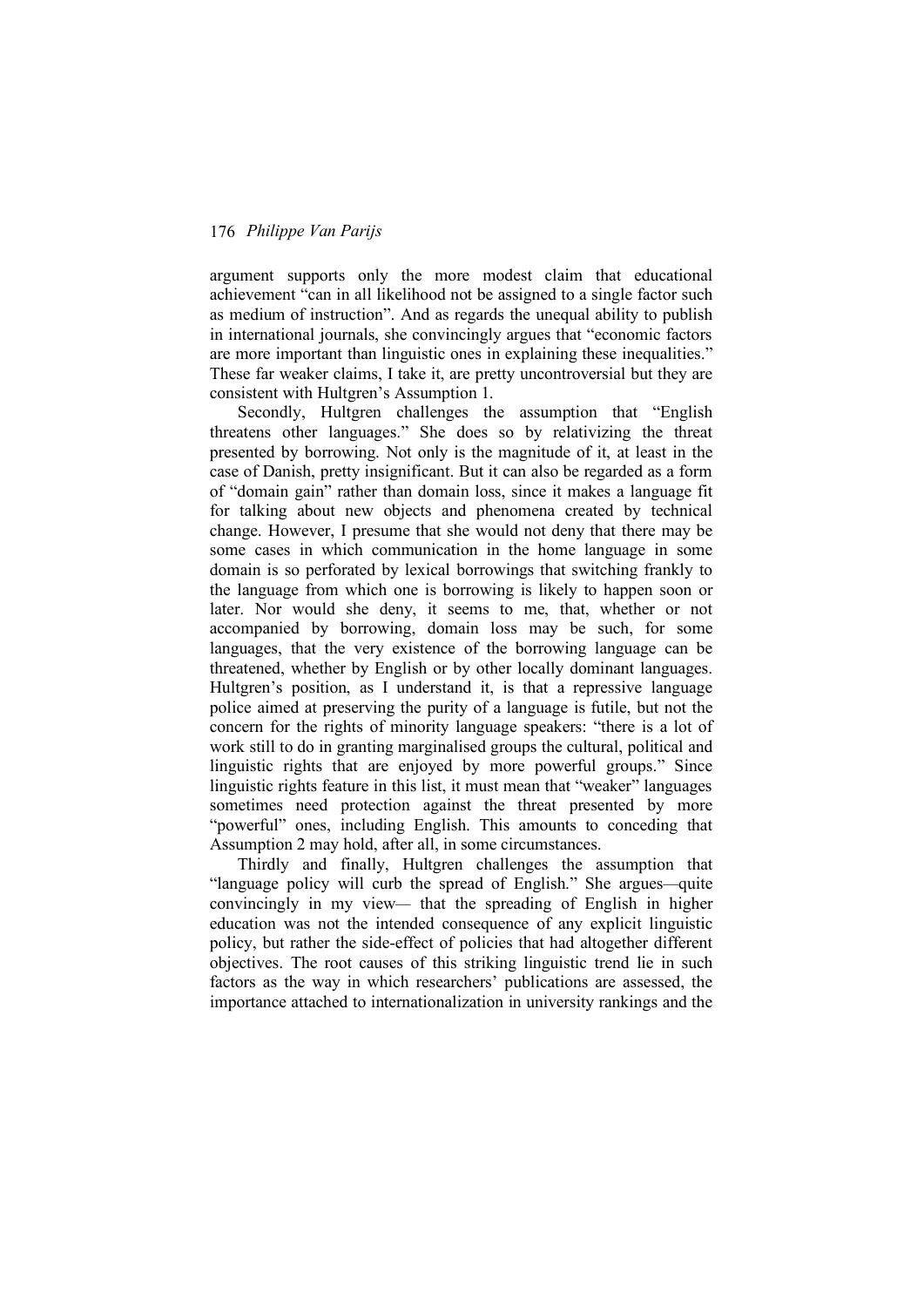promotion by the European Union of trans-national student and teacher mobility. The best solution for a problem does not always consist in removing what created it. But in the search for a solution, it is always a good idea to reflect on the causes. Hence: "Such policies will continue to promote and increase the use of English as long as they are in place and no policy focused on language alone will reverse this." From the claim that language policy alone will not curb the spreading of English, however, it does not follow that it has no effect. Assumption 3, therefore, which makes no claim of exclusivity, may still be true.

My conclusion, consequently, is the same as regards all three assumptions. Under some extreme interpretation, each of them is indefensible, but I would be surprised if anyone held such interpretation. Under some other, more natural interpretation, each of them is close to self-evident, and even Hultgren does not really challenge them. Perhaps there are some interpretations that would allow for meaningful controversies, but they need to be formulated more precisely. Whether or not a focus on the three assumptions provided the most helpful way of addressing it, there is, however, one important controversial issue on which Hultgren's paper invites us to reflect and on which I believe she and I are on the same side. By way of closing this short discussion, I shall try to formulate it, starting from her own formulations.

I do not think anyone would deny "that language and English may not always be the sole or even the most important cause of inequality in the world." I certainly would not. But I do think that some would deny that "assigning injustice and inequality to the linguistic sphere amounts to misdiagnosing" in all cases. I certainly would. It is obvious enough that in many cases "the real cause of disadvantage and injustice lies not in Global English, but in the distribution of material resources". However, this does not prevent the adoption of a particular natural language (or of something quite close to it) as a lingua franca from generating inequalities, indeed unjust inequalities. It simply cannot be asserted as a universal truth that "language, and in our case, English, is not the cause of inequality and linguistic intervention is not the solution".

In my book on linguistic justice<sup>1</sup>, I investigated the three forms that can be taken by unjust inequalities generated by the dominance of a

<sup>&</sup>lt;sup>1</sup> *Linguistic Justice for Europe and for the World* (Oxford, Oxford University Press, 2011; German translation: Frankfurt, Suhrkamp, 2013; Dutch edition: Tielt, Lannoo, 2015). See also Helder De Schutter and David Robichaud eds.,